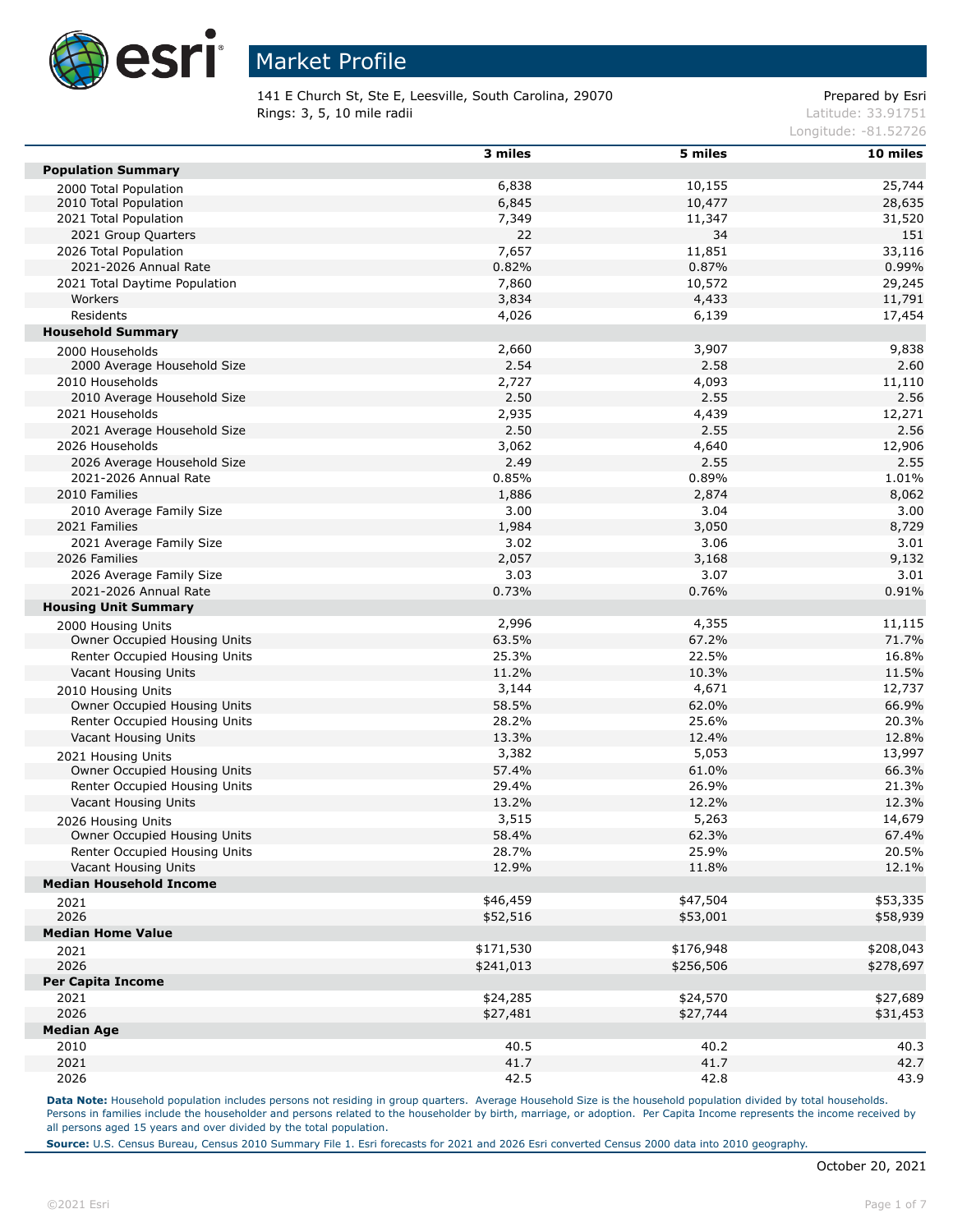

141 E Church St, Ste E, Leesville, South Carolina, 29070 Prepared by Esri **Rings: 3, 5, 10 mile radii** Latitude: 33.91751

Longitude: -81.52726

|                                            | $3$ miles | 5 miles   | 10 miles  |
|--------------------------------------------|-----------|-----------|-----------|
| 2021 Households by Income                  |           |           |           |
| Household Income Base                      | 2,935     | 4,439     | 12,271    |
| $<$ \$15,000                               | 14.9%     | 13.7%     | 11.0%     |
| \$15,000 - \$24,999                        | 12.1%     | 11.2%     | 11.2%     |
| \$25,000 - \$34,999                        | 11.2%     | 11.2%     | 9.7%      |
| \$35,000 - \$49,999                        | 14.4%     | 15.9%     | 14.8%     |
| \$50,000 - \$74,999                        | 16.9%     | 16.3%     | 17.8%     |
| \$75,000 - \$99,999                        | 11.7%     | 12.6%     | 14.6%     |
| $$100,000 - $149,999$                      | 14.3%     | 14.3%     | 13.0%     |
| \$150,000 - \$199,999                      | 3.1%      | 3.1%      | 4.5%      |
| $$200,000+$                                | 1.3%      | 1.6%      | 3.5%      |
| Average Household Income                   | \$60,404  | \$62,131  | \$70,889  |
| 2026 Households by Income                  |           |           |           |
| Household Income Base                      | 3,062     | 4,640     | 12,906    |
| $<$ \$15,000                               | 12.3%     | 11.4%     | 9.1%      |
| $$15,000 - $24,999$                        | 10.3%     | 9.4%      | 9.3%      |
| \$25,000 - \$34,999                        | 10.6%     | 10.6%     | 9.4%      |
| \$35,000 - \$49,999                        | 14.3%     | 15.8%     | 14.5%     |
| \$50,000 - \$74,999                        | 17.1%     | 16.3%     | 17.2%     |
| \$75,000 - \$99,999                        | 12.7%     | 13.4%     | 15.2%     |
| $$100,000 - $149,999$                      | 17.3%     | 17.3%     | 15.4%     |
| \$150,000 - \$199,999                      | 3.9%      | 3.9%      | 5.7%      |
| \$200,000+                                 | 1.4%      | 1.8%      | 4.1%      |
| Average Household Income                   | \$68,285  | \$70,116  | \$80,435  |
| 2021 Owner Occupied Housing Units by Value |           |           |           |
| Total                                      | 1,941     | 3,080     | 9,287     |
| $<$ \$50,000                               | 7.4%      | 7.4%      | 7.7%      |
| \$50,000 - \$99,999                        | 15.5%     | 14.5%     | 12.5%     |
| \$100,000 - \$149,999                      | 18.5%     | 18.6%     | 13.6%     |
| \$150,000 - \$199,999                      | 20.0%     | 17.5%     | 14.2%     |
| \$200,000 - \$249,999                      | 11.8%     | 11.5%     | 12.0%     |
| \$250,000 - \$299,999                      | 9.3%      | 9.8%      | 11.6%     |
| \$300,000 - \$399,999                      | 12.1%     | 14.1%     | 15.3%     |
| \$400,000 - \$499,999                      | 2.2%      | 2.9%      | 5.7%      |
| \$500,000 - \$749,999                      | 2.8%      | 2.9%      | 4.9%      |
| \$750,000 - \$999,999                      | 0.2%      | 0.5%      | 1.1%      |
| $$1,000,000 - $1,499,999$                  | 0.3%      | 0.3%      | 0.5%      |
| \$1,500,000 - \$1,999,999                  | 0.0%      | 0.1%      | 0.7%      |
| $$2,000,000 +$                             | 0.0%      | 0.0%      | 0.1%      |
| Average Home Value                         | \$198,417 | \$209,096 | \$251,418 |
| 2026 Owner Occupied Housing Units by Value |           |           |           |
| Total                                      | 2,053     | 3,277     | 9,894     |
| $<$ \$50,000                               | 2.9%      | 2.8%      | 2.8%      |
| \$50,000 - \$99,999                        | 6.4%      | 5.8%      | 5.1%      |
| $$100,000 - $149,999$                      | 10.5%     | 10.1%     | 7.3%      |
| \$150,000 - \$199,999                      | 18.0%     | 15.5%     | 12.4%     |
| \$200,000 - \$249,999                      | 14.9%     | 13.9%     | 13.6%     |
| \$250,000 - \$299,999                      | 15.1%     | 14.9%     | 15.2%     |
| \$300,000 - \$399,999                      | 22.3%     | 25.1%     | 23.9%     |
| \$400,000 - \$499,999                      | 3.8%      | 5.0%      | 8.4%      |
| \$500,000 - \$749,999                      | 5.3%      | 5.3%      | 7.7%      |
| \$750,000 - \$999,999                      | 0.5%      | 0.9%      | 1.6%      |
| \$1,000,000 - \$1,499,999                  | 0.4%      | 0.4%      | 0.7%      |
| \$1,500,000 - \$1,999,999                  | 0.0%      | 0.2%      | 1.1%      |
| $$2,000,000 +$                             | 0.0%      | 0.0%      | 0.1%      |
| Average Home Value                         | \$262,378 | \$278,364 | \$321,672 |

**Data Note:** Income represents the preceding year, expressed in current dollars. Household income includes wage and salary earnings, interest dividends, net rents, pensions, SSI and welfare payments, child support, and alimony.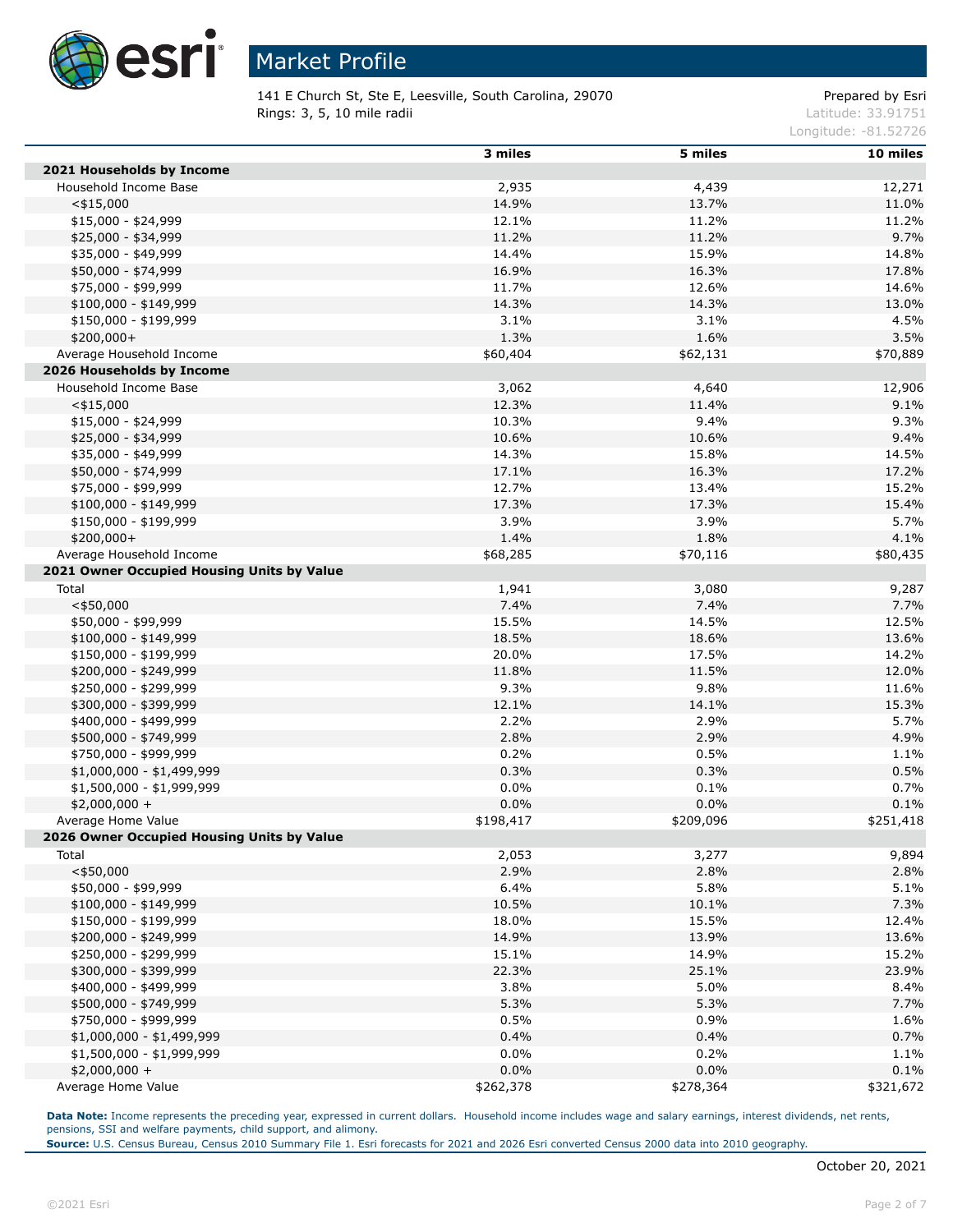

141 E Church St, Ste E, Leesville, South Carolina, 29070 Prepared by Esri **Rings: 3, 5, 10 mile radii** Latitude: 33.91751

Longitude: -81.52726

|                        | 3 miles | 5 miles | 10 miles |
|------------------------|---------|---------|----------|
| 2010 Population by Age |         |         |          |
| Total                  | 6,844   | 10,478  | 28,635   |
| $0 - 4$                | 7.2%    | 7.0%    | 6.4%     |
| $5 - 9$                | 6.4%    | 6.5%    | 6.7%     |
| $10 - 14$              | 6.6%    | 6.8%    | 6.8%     |
| $15 - 24$              | 12.3%   | 12.7%   | 12.3%    |
| $25 - 34$              | 10.8%   | 10.9%   | 11.0%    |
| $35 - 44$              | 12.0%   | 12.4%   | 13.3%    |
| $45 - 54$              | 14.9%   | 15.4%   | 15.8%    |
| $55 - 64$              | 13.1%   | 12.9%   | 13.3%    |
| $65 - 74$              | 8.6%    | 8.5%    | 8.5%     |
| 75 - 84                | 5.7%    | 5.2%    | 4.5%     |
| $85 +$                 | 2.3%    | 1.9%    | 1.5%     |
| $18 +$                 | 75.4%   | 75.4%   | 75.9%    |
| 2021 Population by Age |         |         |          |
| Total                  | 7,351   | 11,348  | 31,520   |
| $0 - 4$                | 6.4%    | 6.1%    | 5.6%     |
| $5 - 9$                | 6.5%    | 6.4%    | 6.0%     |
| $10 - 14$              | 6.4%    | 6.4%    | 6.2%     |
| $15 - 24$              | 10.4%   | 10.3%   | 10.2%    |
| $25 - 34$              | 12.7%   | 13.1%   | 12.7%    |
| $35 - 44$              | 11.0%   | 11.3%   | 12.0%    |
| 45 - 54                | 11.6%   | 12.0%   | 12.8%    |
| $55 - 64$              | 14.4%   | 14.9%   | 15.4%    |
| $65 - 74$              | 12.3%   | 11.9%   | 12.2%    |
| 75 - 84                | 5.9%    | 5.6%    | 5.3%     |
| $85 +$                 | 2.4%    | 2.1%    | 1.6%     |
| $18 +$                 | 77.4%   | 77.9%   | 78.9%    |
| 2026 Population by Age |         |         |          |
| Total                  | 7,657   | 11,853  | 33,114   |
| $0 - 4$                | 6.4%    | 6.1%    | 5.5%     |
| $5 - 9$                | 6.3%    | 6.2%    | 5.7%     |
| $10 - 14$              | 6.6%    | 6.5%    | 6.3%     |
| $15 - 24$              | 10.9%   | 10.7%   | 10.2%    |
| $25 - 34$              | 11.1%   | 11.0%   | 10.6%    |
| $35 - 44$              | 11.6%   | 12.1%   | 13.0%    |
| $45 - 54$              | 11.0%   | 11.4%   | 12.0%    |
| $55 - 64$              | 12.9%   | 13.5%   | 14.6%    |
| $65 - 74$              | 13.5%   | 13.4%   | 13.4%    |
| 75 - 84                | 7.4%    | 7.1%    | 6.9%     |
| $85 +$                 | 2.3%    | 2.1%    | 1.7%     |
| $18 +$                 | 76.8%   | 77.4%   | 78.8%    |
| 2010 Population by Sex |         |         |          |
| Males                  | 3,181   | 4,970   | 14,138   |
| Females                | 3,664   | 5,507   | 14,497   |
| 2021 Population by Sex |         |         |          |
| Males                  | 3,429   | 5,401   | 15,628   |
| Females                | 3,920   | 5,945   | 15,892   |
| 2026 Population by Sex |         |         |          |
| Males                  | 3,577   | 5,644   | 16,441   |
| Females                | 4,080   | 6,207   | 16,675   |
|                        |         |         |          |

**Source:** U.S. Census Bureau, Census 2010 Summary File 1. Esri forecasts for 2021 and 2026 Esri converted Census 2000 data into 2010 geography.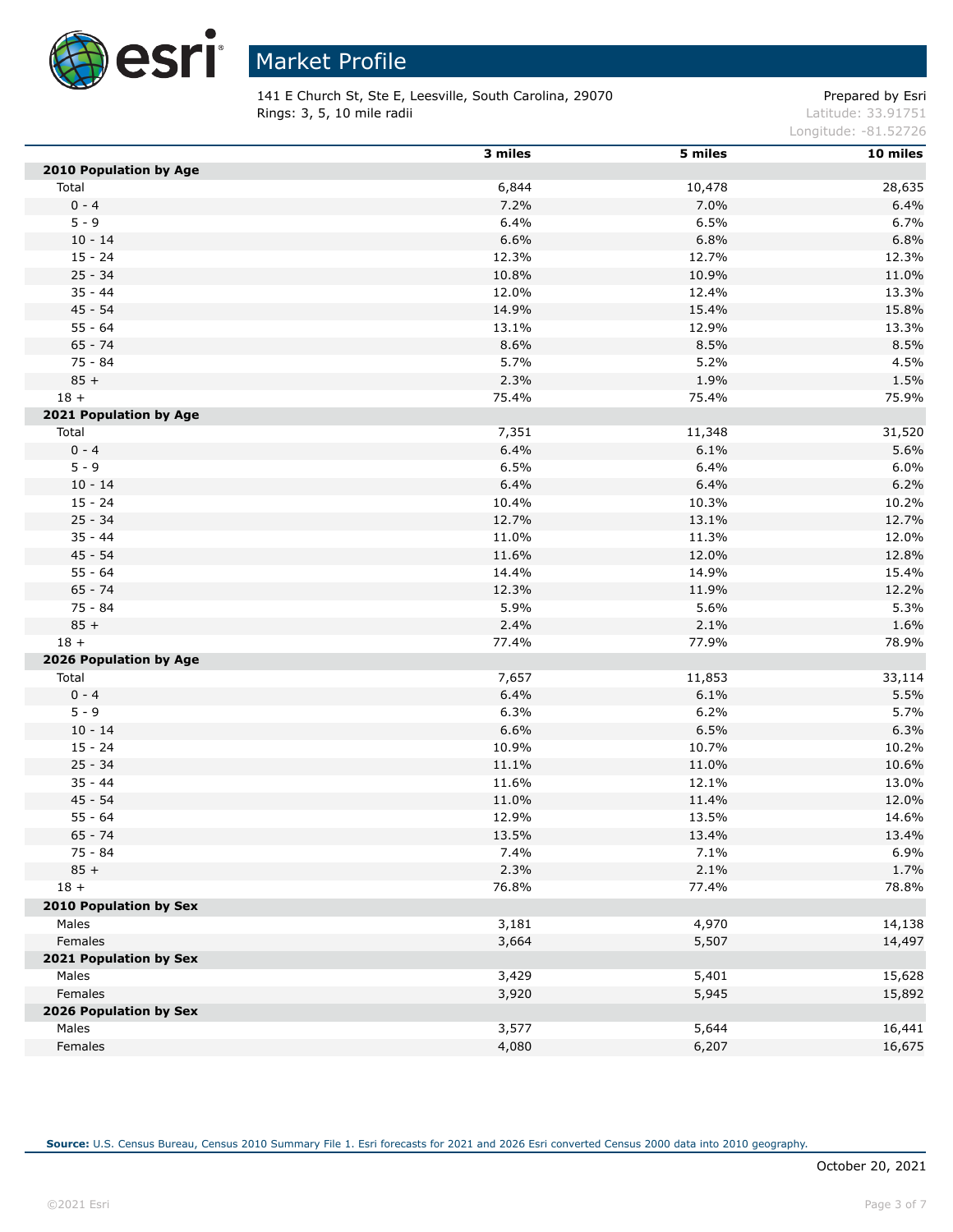

141 E Church St, Ste E, Leesville, South Carolina, 29070 Prepared by Esri **Rings: 3, 5, 10 mile radii** Latitude: 33.91751

Longitude: -81.52726

|                                                    | 3 miles | 5 miles | $10$ miles |
|----------------------------------------------------|---------|---------|------------|
| 2010 Population by Race/Ethnicity                  |         |         |            |
| Total                                              | 6,845   | 10,476  | 28,635     |
| White Alone                                        | 57.9%   | 64.0%   | 76.0%      |
| <b>Black Alone</b>                                 | 38.0%   | 31.5%   | 18.8%      |
| American Indian Alone                              | 0.3%    | 0.3%    | 0.4%       |
| Asian Alone                                        | 0.6%    | 0.5%    | 0.3%       |
| Pacific Islander Alone                             | 0.1%    | 0.1%    | 0.1%       |
| Some Other Race Alone                              | 1.9%    | 2.4%    | 3.2%       |
| Two or More Races                                  | 1.1%    | 1.2%    | 1.3%       |
| Hispanic Origin                                    | 3.9%    | 4.6%    | 5.8%       |
| Diversity Index                                    | 55.6    | 53.6    | 45.4       |
| 2021 Population by Race/Ethnicity                  |         |         |            |
| Total                                              | 7,348   | 11,348  | 31,520     |
| White Alone                                        | 55.3%   | 61.8%   | 74.9%      |
| <b>Black Alone</b>                                 | 39.7%   | 32.7%   | 18.8%      |
| American Indian Alone                              | 0.3%    | 0.4%    | 0.4%       |
| Asian Alone                                        | 1.0%    | 0.7%    | 0.4%       |
| Pacific Islander Alone                             | 0.1%    | 0.1%    | 0.1%       |
| Some Other Race Alone                              | 2.2%    | 2.7%    | 3.8%       |
| Two or More Races                                  | 1.4%    | 1.6%    | 1.6%       |
| Hispanic Origin                                    | 4.3%    | 5.2%    | 6.7%       |
| Diversity Index                                    | 57.4    | 55.9    | 47.8       |
| 2026 Population by Race/Ethnicity                  |         |         |            |
| Total                                              | 7,656   | 11,852  | 33,116     |
| White Alone                                        | 53.8%   | 60.5%   | 74.2%      |
| <b>Black Alone</b>                                 | 40.7%   | 33.5%   | 18.9%      |
| American Indian Alone                              | 0.3%    | 0.3%    | 0.4%       |
| Asian Alone                                        | 1.2%    | 0.8%    | 0.5%       |
| Pacific Islander Alone                             | 0.1%    | 0.2%    | 0.1%       |
| Some Other Race Alone                              | 2.3%    | 2.9%    | 4.0%       |
| Two or More Races                                  | 1.6%    | 1.8%    | 1.9%       |
| Hispanic Origin                                    | 4.5%    | 5.5%    | 7.1%       |
| Diversity Index                                    | 58.4    | 57.2    | 49.2       |
| 2010 Population by Relationship and Household Type |         |         |            |
| Total                                              | 6,845   | 10,477  | 28,635     |
| In Households                                      | 99.7%   | 99.7%   | 99.5%      |
| In Family Households                               | 85.5%   | 86.1%   | 86.9%      |
| Householder                                        | 27.7%   | 27.7%   | 28.2%      |
| Spouse                                             | 17.7%   | 18.7%   | 20.7%      |
| Child                                              | 33.2%   | 33.1%   | 31.9%      |
| Other relative                                     | 4.0%    | 3.8%    | 3.5%       |
| Nonrelative                                        | 2.8%    | 2.8%    | 2.5%       |
| In Nonfamily Households                            | 14.2%   | 13.6%   | 12.6%      |
| In Group Quarters                                  | 0.3%    | 0.3%    | 0.5%       |
| Institutionalized Population                       | 0.0%    | $0.0\%$ | 0.0%       |
| Noninstitutionalized Population                    | 0.3%    | 0.3%    | 0.5%       |

Data Note: Persons of Hispanic Origin may be of any race. The Diversity Index measures the probability that two people from the same area will be from different race/ ethnic groups. **Source:** U.S. Census Bureau, Census 2010 Summary File 1. Esri forecasts for 2021 and 2026 Esri converted Census 2000 data into 2010 geography.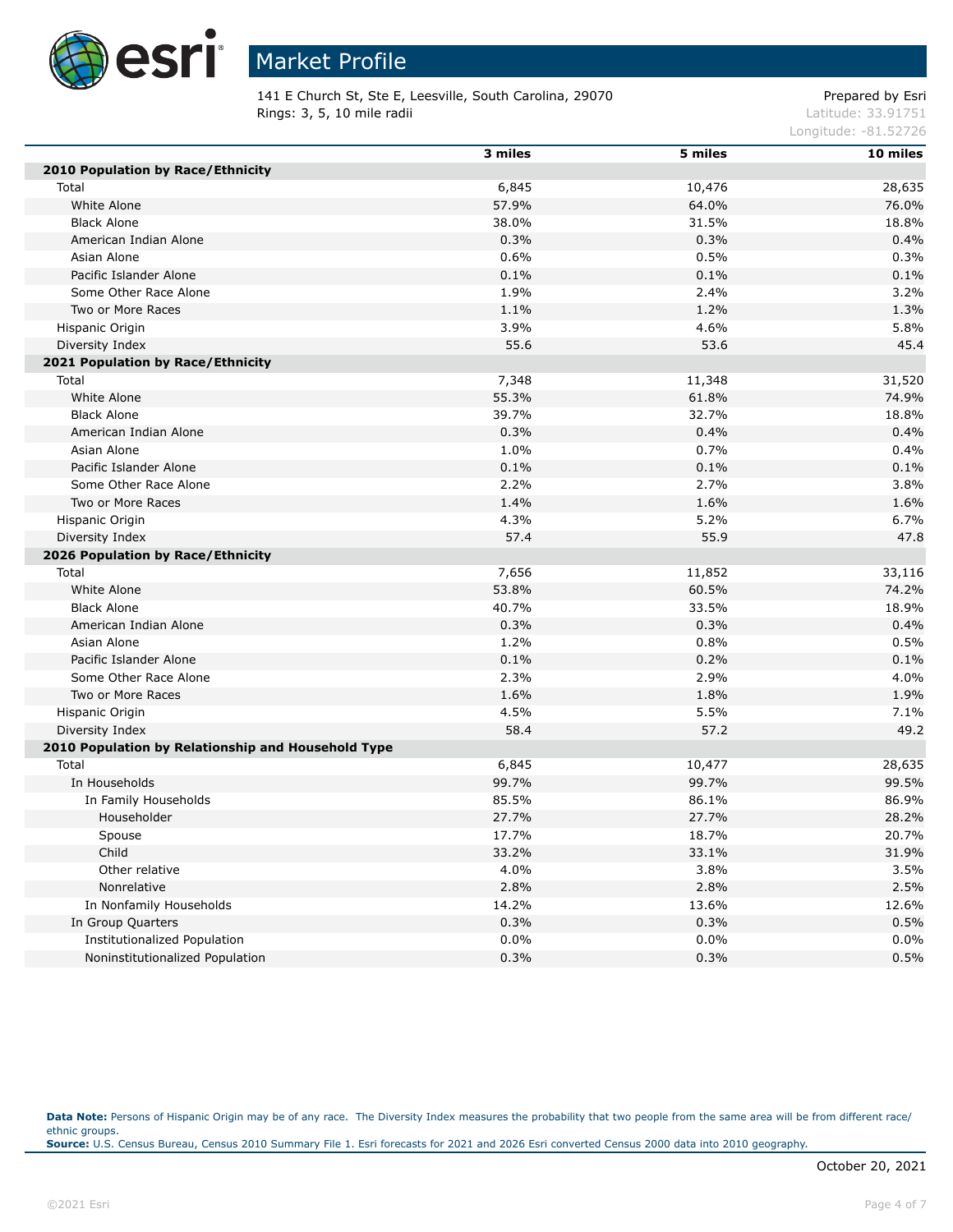

## Market Profile

141 E Church St, Ste E, Leesville, South Carolina, 29070 Prepared by Esri **Rings: 3, 5, 10 mile radii** Latitude: 33.91751

Longitude: -81.52726

|                                               | 3 miles      | 5 miles      | 10 miles       |
|-----------------------------------------------|--------------|--------------|----------------|
| 2021 Population 25+ by Educational Attainment |              |              |                |
| Total                                         | 5,164        | 8,038        | 22,722         |
| Less than 9th Grade                           | 6.8%         | 6.1%         | 5.3%           |
| 9th - 12th Grade, No Diploma                  | 8.5%         | 8.9%         | 9.9%           |
| High School Graduate                          | 31.3%        | 32.4%        | 29.9%          |
| GED/Alternative Credential                    | 5.9%         | 5.5%         | 5.5%           |
| Some College, No Degree                       | 22.5%        | 22.7%        | 20.9%          |
| Associate Degree                              | 8.2%         | 8.4%         | 9.0%           |
| Bachelor's Degree                             | 11.7%        | 11.1%        | 12.8%          |
| Graduate/Professional Degree                  | 5.2%         | 4.8%         | 6.7%           |
| 2021 Population 15+ by Marital Status         |              |              |                |
| Total                                         | 5,927        | 9,206        | 25,923         |
| <b>Never Married</b>                          | 32.8%        | 31.2%        | 28.0%          |
| Married                                       | 51.7%        | 54.0%        | 57.4%          |
| Widowed                                       | 6.0%         | 6.1%         | 5.5%           |
| Divorced                                      | 9.5%         | 8.8%         | 9.1%           |
| 2021 Civilian Population 16+ in Labor Force   |              |              |                |
| Civilian Population 16+                       | 3,570        | 5,556        | 14,910         |
| Population 16+ Employed                       | 93.8%        | 94.2%        | 94.8%          |
| Population 16+ Unemployment rate              | 6.2%         | 5.8%         | 5.2%           |
| Population 16-24 Employed                     | 13.6%        | 12.0%        | 9.4%           |
| Population 16-24 Unemployment rate            | 6.0%         | 7.4%         | 14.1%          |
| Population 25-54 Employed                     | 59.5%        | 60.5%        | 63.1%          |
| Population 25-54 Unemployment rate            | 7.9%         | 7.1%         | 5.0%           |
| Population 55-64 Employed                     | 17.3%        | 18.7%        | 20.5%          |
| Population 55-64 Unemployment rate            | 0.0%         | 0.1%         | 0.9%           |
| Population 65+ Employed                       | 9.6%         | 8.8%         | 7.0%           |
| Population 65+ Unemployment rate              | 6.4%         | 6.5%         | 5.7%           |
| 2021 Employed Population 16+ by Industry      |              |              |                |
| Total                                         | 3,349        | 5,233        |                |
|                                               | 1.5%         | 2.3%         | 14,135<br>3.4% |
| Agriculture/Mining<br>Construction            | 10.1%        | 10.1%        | 10.4%          |
|                                               | 16.7%        | 16.1%        | 14.4%          |
| Manufacturing<br>Wholesale Trade              | 3.8%         | 3.6%         | 3.1%           |
|                                               |              |              | 14.7%          |
| Retail Trade                                  | 14.2%        | 14.6%        |                |
| Transportation/Utilities<br>Information       | 2.9%         | 3.4%         | 5.0%           |
| Finance/Insurance/Real Estate                 | 0.4%<br>5.1% | 0.5%<br>5.5% | 0.6%<br>5.4%   |
|                                               |              |              | 38.8%          |
| <b>Services</b>                               | 42.1%        | 40.9%        |                |
| Public Administration                         | 3.1%         | 2.9%         | 4.2%           |
| 2021 Employed Population 16+ by Occupation    |              |              |                |
| Total<br><b>White Collar</b>                  | 3,350        | 5,232        | 14,136         |
|                                               | 49.3%        | 50.1%        | 53.3%          |
| Management/Business/Financial                 | 11.5%        | 12.9%        | 15.2%          |
| Professional                                  | 19.9%        | 18.6%        | 18.0%          |
| <b>Sales</b>                                  | 9.2%         | 9.1%         | 10.2%          |
| Administrative Support                        | 8.6%         | 9.5%         | 9.9%           |
| <b>Services</b>                               | 18.2%        | 16.5%        | 13.7%          |
| <b>Blue Collar</b>                            | 32.5%        | 33.4%        | 33.0%          |
| Farming/Forestry/Fishing                      | 0.5%         | 0.8%         | 1.6%           |
| Construction/Extraction                       | 5.9%         | 7.2%         | 7.5%           |
| Installation/Maintenance/Repair               | 4.7%         | 4.1%         | 4.6%           |
| Production                                    | 10.7%        | 10.3%        | 8.7%           |
| Transportation/Material Moving                | 10.8%        | 11.0%        | 10.6%          |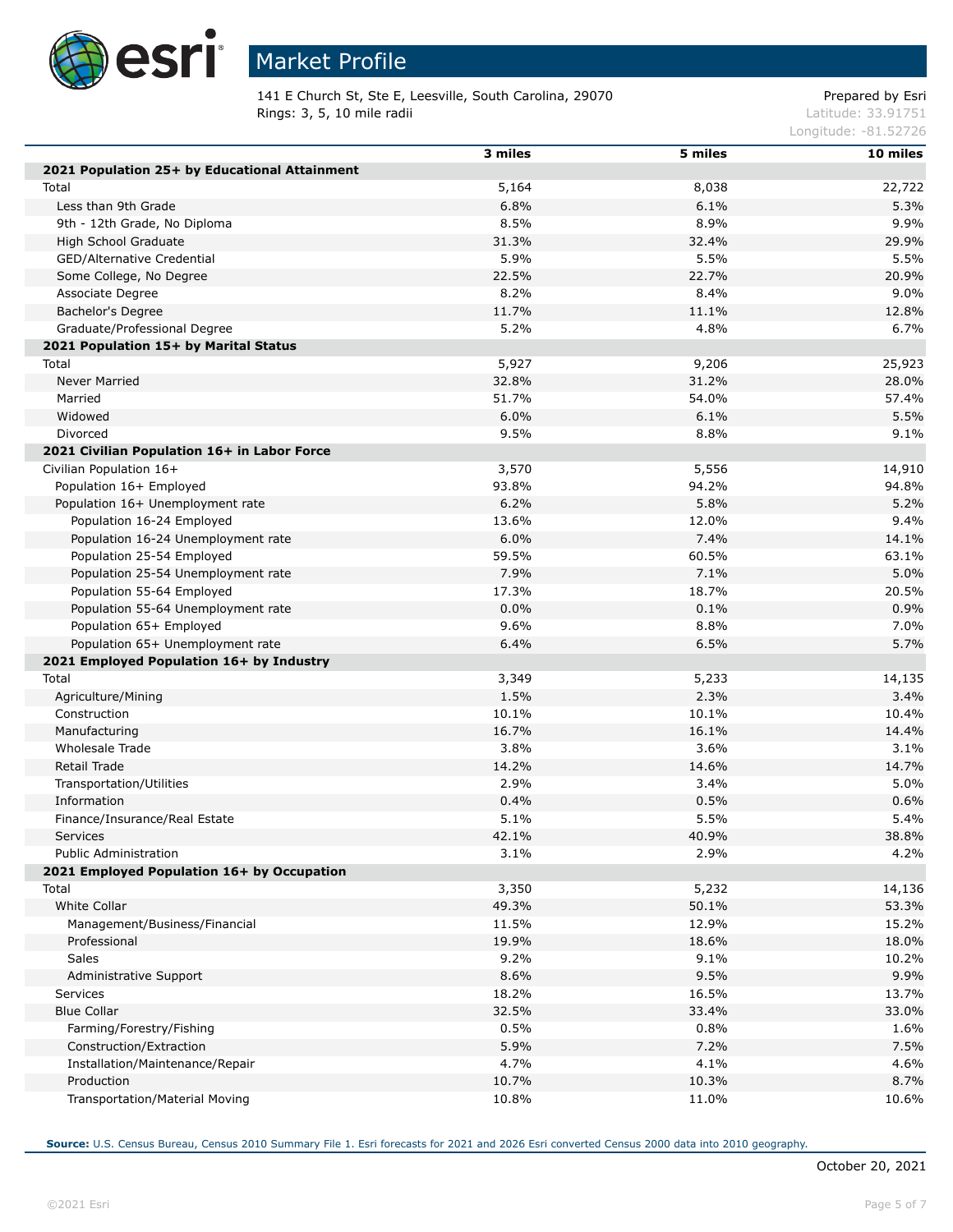

141 E Church St, Ste E, Leesville, South Carolina, 29070 Prepared by Esri Rings: 3, 5, 10 mile radii and the contract of the contract of the contract of the contract of the contract of the contract of the contract of the contract of the contract of the contract of the contract of the contract of

Longitude: -81.52726

|                                               | 3 miles | 5 miles | 10 miles |
|-----------------------------------------------|---------|---------|----------|
| 2010 Households by Type                       |         |         |          |
| Total                                         | 2,728   | 4,093   | 11,110   |
| Households with 1 Person                      | 27.3%   | 26.0%   | 23.6%    |
| Households with 2+ People                     | 72.7%   | 74.0%   | 76.4%    |
| Family Households                             | 69.1%   | 70.2%   | 72.6%    |
| Husband-wife Families                         | 44.2%   | 47.3%   | 53.3%    |
| With Related Children                         | 16.1%   | 18.1%   | 21.1%    |
| Other Family (No Spouse Present)              | 25.0%   | 22.9%   | 19.3%    |
| Other Family with Male Householder            | 5.1%    | 5.1%    | 5.3%     |
| With Related Children                         | 2.7%    | 2.8%    | 3.0%     |
| Other Family with Female Householder          | 19.8%   | 17.8%   | 14.0%    |
| With Related Children                         | 14.0%   | 12.6%   | 9.5%     |
| Nonfamily Households                          | 3.6%    | 3.7%    | 3.8%     |
|                                               |         |         |          |
| All Households with Children                  | 33.1%   | 33.9%   | 34.1%    |
|                                               |         |         |          |
| Multigenerational Households                  | 4.9%    | 5.1%    | 4.4%     |
| Unmarried Partner Households                  | 6.2%    | 6.3%    | 5.9%     |
| Male-female                                   | 5.8%    | 5.8%    | 5.4%     |
| Same-sex                                      | 0.4%    | 0.5%    | 0.5%     |
| 2010 Households by Size                       |         |         |          |
| Total                                         | 2,728   | 4,093   | 11,110   |
| 1 Person Household                            | 27.3%   | 26.0%   | 23.6%    |
| 2 Person Household                            | 34.0%   | 34.0%   | 35.5%    |
| 3 Person Household                            | 16.9%   | 17.2%   | 17.6%    |
| 4 Person Household                            | 12.9%   | 13.3%   | 13.6%    |
| 5 Person Household                            | 5.2%    | 5.5%    | 6.0%     |
| 6 Person Household                            | 2.2%    | 2.3%    | 2.2%     |
| 7 + Person Household                          | 1.6%    | 1.6%    | 1.4%     |
| 2010 Households by Tenure and Mortgage Status |         |         |          |
| Total                                         | 2,727   | 4,093   | 11,110   |
| Owner Occupied                                | 67.5%   | 70.7%   | 76.7%    |
| Owned with a Mortgage/Loan                    | 39.2%   | 41.6%   | 45.9%    |
| Owned Free and Clear                          | 28.3%   | 29.1%   | 30.7%    |
| Renter Occupied                               | 32.5%   | 29.3%   | 23.3%    |
| 2021 Affordability, Mortgage and Wealth       |         |         |          |
| Housing Affordability Index                   | 160     | 158     | 151      |
| Percent of Income for Mortgage                | 15.5%   | 15.6%   | 16.4%    |
| Wealth Index                                  | 50      | 52      | 70       |
| 2010 Housing Units By Urban/ Rural Status     |         |         |          |
| <b>Total Housing Units</b>                    | 3,144   | 4,671   | 12,737   |
| Housing Units Inside Urbanized Area           | 0.0%    | 0.0%    | 0.0%     |
| Housing Units Inside Urbanized Cluster        | 64.0%   | 48.5%   | 18.9%    |
| <b>Rural Housing Units</b>                    | 36.0%   | 51.5%   | 81.1%    |
| 2010 Population By Urban/ Rural Status        |         |         |          |
| <b>Total Population</b>                       | 6,845   | 10,477  | 28,635   |
| Population Inside Urbanized Area              | 0.0%    | 0.0%    | 0.0%     |
| Population Inside Urbanized Cluster           | 63.2%   | 47.0%   | 18.5%    |
|                                               |         |         |          |
| Rural Population                              | 36.8%   | 53.0%   | 81.5%    |

Data Note: Households with children include any households with people under age 18, related or not. Multigenerational households are families with 3 or more parentchild relationships. Unmarried partner households are usually classified as nonfamily households unless there is another member of the household related to the householder. Multigenerational and unmarried partner households are reported only to the tract level. Esri estimated block group data, which is used to estimate polygons or non-standard geography.